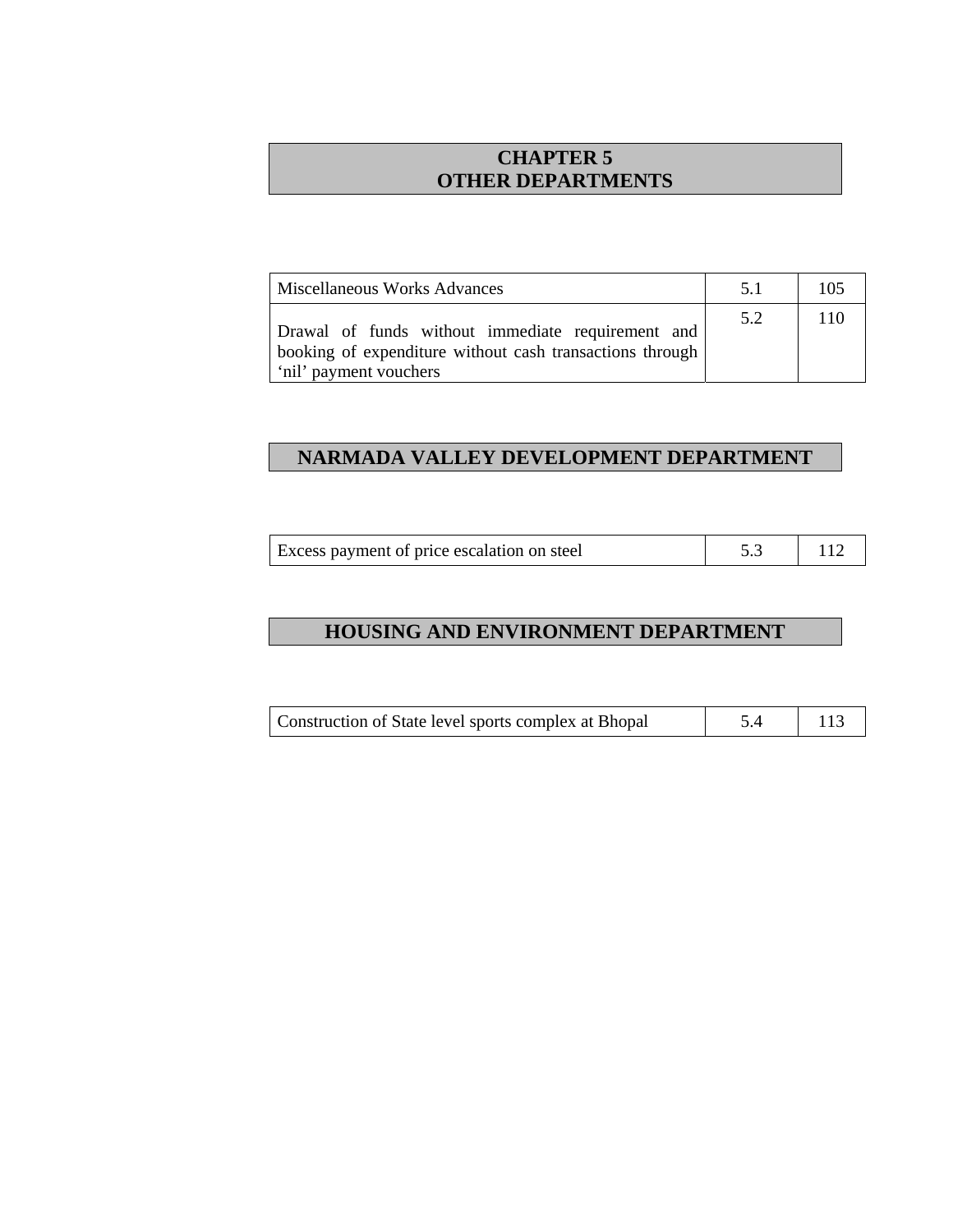*Audit Report No. 4 (Civil) for the year ended 31 March 2000*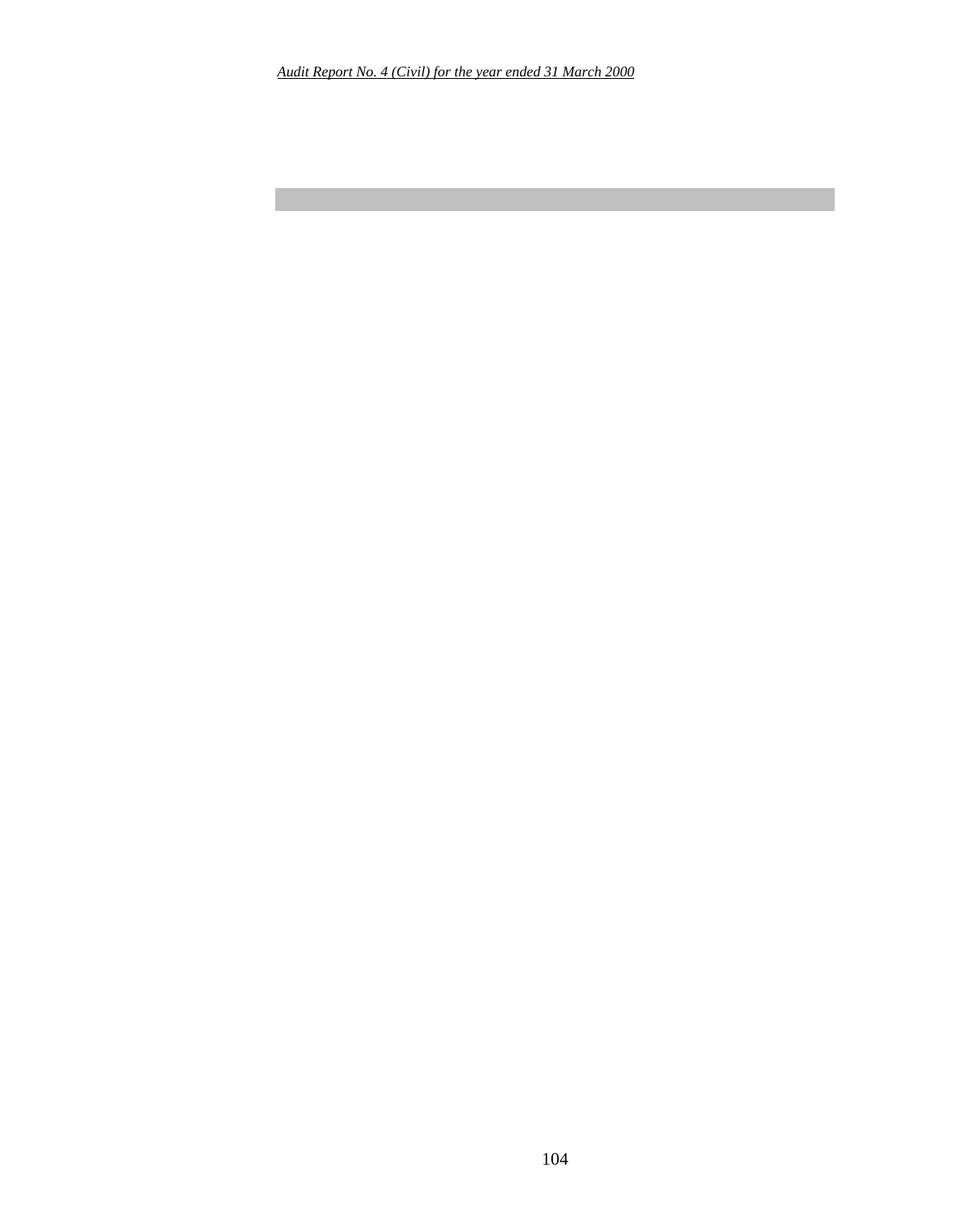## **CHAPTER-5 OTHER DEPARTMENT**

### **5.1 Miscellaneous Works Advances**

#### *5.1.1 Accounting Set up*

'Miscellaneous Works Advances' (MWA) is a suspense head of account, intended to record transactions in the divisions on account of (i) sales on credit, (ii) expenditure incurred on deposit works in excess of deposit received, (iii) losses, retrenchments, errors, etc. and (iv) other items of expenditure, the allocation of which is not known or which are required to be recovered or regularised. Items in the MWA are cleared either by actual recovery, or by transfer, under proper sanction or authority to some other head of account. Recoverable amounts which may become irrecoverable should not be so transferred until ordered to be written off. The Executive Engineers (EEs) are responsible for prompt clearance of the suspense by recovery/transfer of the amounts involved.

#### *5.1.2 Outstanding balances*

The Public Accounts Committee (PAC) in its  $76<sup>th</sup>$  Report (December 1996) regretted that effective steps had not been taken to recover outstanding MWA as recommended in its 37th Report (April 1977) and desired that the officers be made personally responsible for recovery/adjustment, which should be completed in the next six months. No action has, however, been taken by the Department against the officials/officers responsible for non-recovery/nonadjustment of MWA, so far (August 2000). Test-check of monthly accounts of 381 Divisions revealed that Rs.276.11 crore (Public Health Engineering Department (PHED): Rs.107.38 crore, Public Works Department (PWD): Rs.95.33 crore and Water Resources Department (WRD): Rs.73.40 crore) was lying outstanding (March 2000) under the head. In 27 divisions test-checked 4261 items pertaining to the period from 1954 to 2000, involving Rs.22.66 crore was outstanding (PHED: Rs.12.39 crore, PWD: Rs.5.98 crore and WRD: Rs.4.29 crore) for recovery/adjustment on account of sales on credit (Rs.6.38 crore), expenditure incurred on deposit works in excess of deposits received (Rs.9.23 crore) and other items (Rs.7.05 crore). Of this, MWA of Rs.24.66 lakh was recovered (PWD) between April-July 2000. Such huge amounts remained outstanding under MWA suspense for a period extending upto 45 years due to non-initiation of action and rigorous pursuance by the EEs concerned for their adjustment, lack of monitoring by higher authorities and wrong booking of transactions not intended to be recorded under the head. These and other irregularities noticed during test-check of 27 divisions are discussed in the succeeding paragraphs. The abnormal delay in recovery/adjustment increased the risk of the amounts becoming irrecoverable and of misclassifications, misappropriations, losses, etc. remaining undetected.

**MWA of Rs.276.11 crore was outstanding in 381 Divisions as of March 2000.**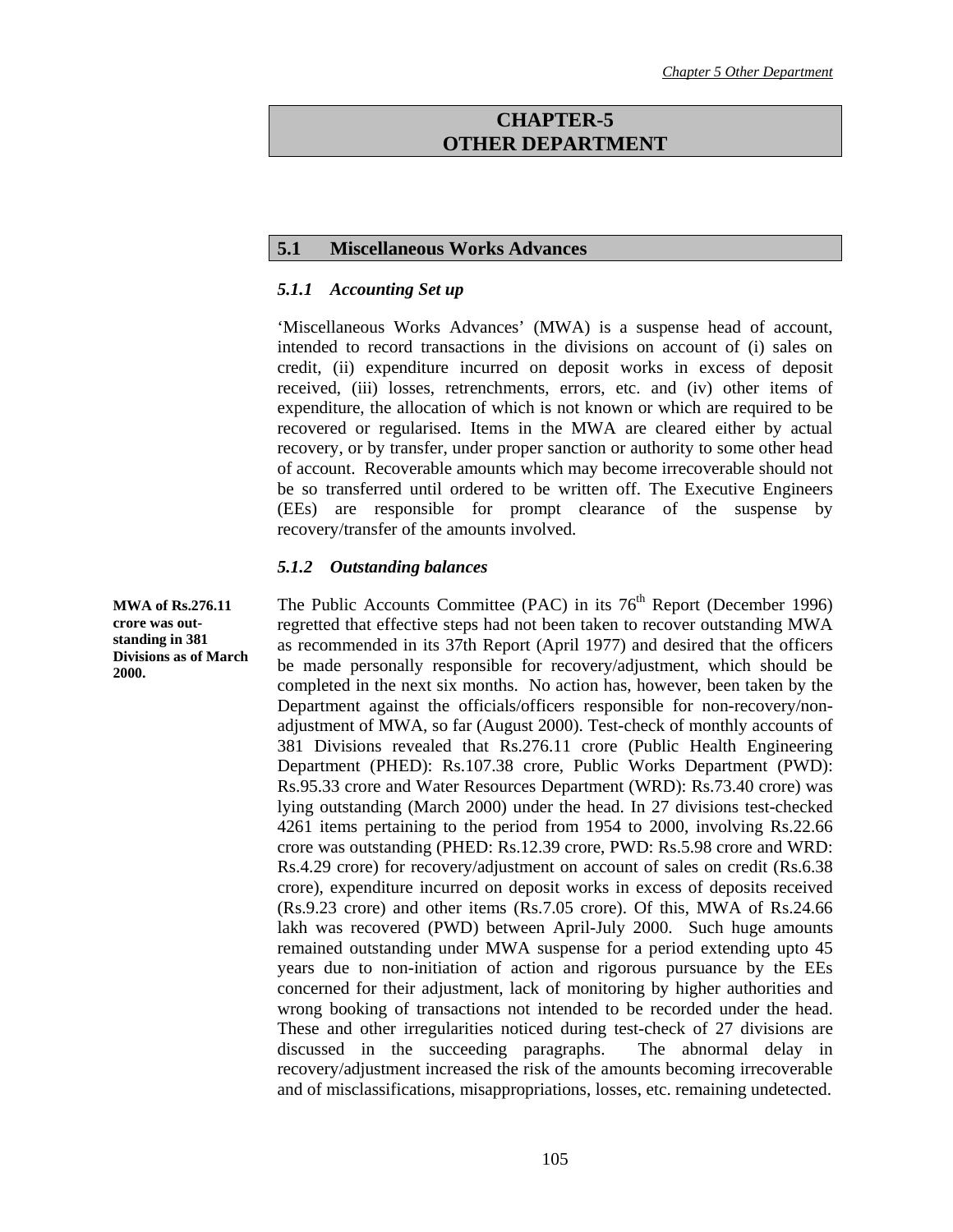#### *5.1.3 Incorrect reporting in accounts.*

**Details of outstanding balances of Rs.19.54 crore were not available in divisional registers.** 

**MWA of Rs.1.24 crore remained out of Government account in 10 divisions.** 

**Rs.12 lakh were not accounted for in three divisions.** 

**Expenditure of Rs.9.23 crore in excess of deposits was outstanding over 5 to 20 years.** 

(i) It was noticed that details of unadjusted balances as on March 2000 (Rs.9.53 crore) under MWA appearing in divisional registers fell short of the unadjusted balances (Rs.29.07 crore) reported to the Accountant General (Accounts & Entitlement)-I, Madhya Pradesh [AG (A&E)] in the monthly accounts (March 2000) by Rs.19.54 crore (appendix-X). As a result of details not being available in divisional registers, recovery/adjustment of Rs.19.54 crore would not be possible. When pointed out, the concerned divisions stated (March-May 2000) that differences between the two sets of figures would be reconciled. In view of the fact that the details of MWA were not available and the items were old, such reconciliation hardly seemed possible.

(ii) Test-check of 10 divisions revealed that unadjusted balances under MWA in the monthly account (March 2000) fell short of the details available in the registers by Rs.1.24 crore. Thus, MWA of Rs.1.24 crore remained out of the State accounts and would escape recovery/adjustment.

#### *5.1.4 Irrecoverable MWA*

MWA outstanding in three divisions at the time of their closure: (i) Dhuty Left Bank Canal Dn No.3, Balaghat (October 1994: amount not available), (ii) Kaliyasot Head Work Canal Dn, Bhopal (Rs.10.73 lakh) and (iii) WR Survey Dn, Chhindwara (Rs.1.27 lakh) was not included in the accounts of the divisions to which the work of these Divisions was transferred viz Wainganga Dn, Balaghat, Water Resources Dn, Bhopal and Chhindwara, respectively. As a result, MWA of at least Rs.12 lakh was lying (May 2000) outside Government accounts and would escape adjustment.

### *5.1.5 Expenditure incurred in excess of budget allotment in MWA*

Contrary to the rules and the PAC recommendation (December 1996) referred to in paragraph 5.1.2 above, an amount of Rs.29.31 lakh incurred in excess of budget allotment by the EE, WR Wainganga Dn, Balaghat (February 1977 to December 1988) was lying unrecovered/unadjusted under MWA (May 2000). Despite PAC's recommendation an amount of Rs.35,284 was further placed under MWA (March 1992: Rs.8,612 and February 1998: Rs.26,672).

### *5.1.6 Excess expenditure on deposit works*

As per para 13.4.3 of Central Public Works Account (CPWA) Code, outlay on deposit works is to be limited to amounts of deposits received and any expenditure incurred in excess of deposits, should be recovered at once. It was noticed in 29 cases that an expenditure of Rs.9.23 crore (PHED: Rs.8.96 crore and PWD: Rs.0.27 crore) was incurred in excess of deposits was lying under MWA for the past 5-10 years (8 cases), 10-15 years (11 cases), 15-20 years (8 cases) and over 20 years (2 cases). Although approval of the Government to execute the work in excess of deposit was required, it was not on record and no steps were taken for the recovery/adjustment of the MWA.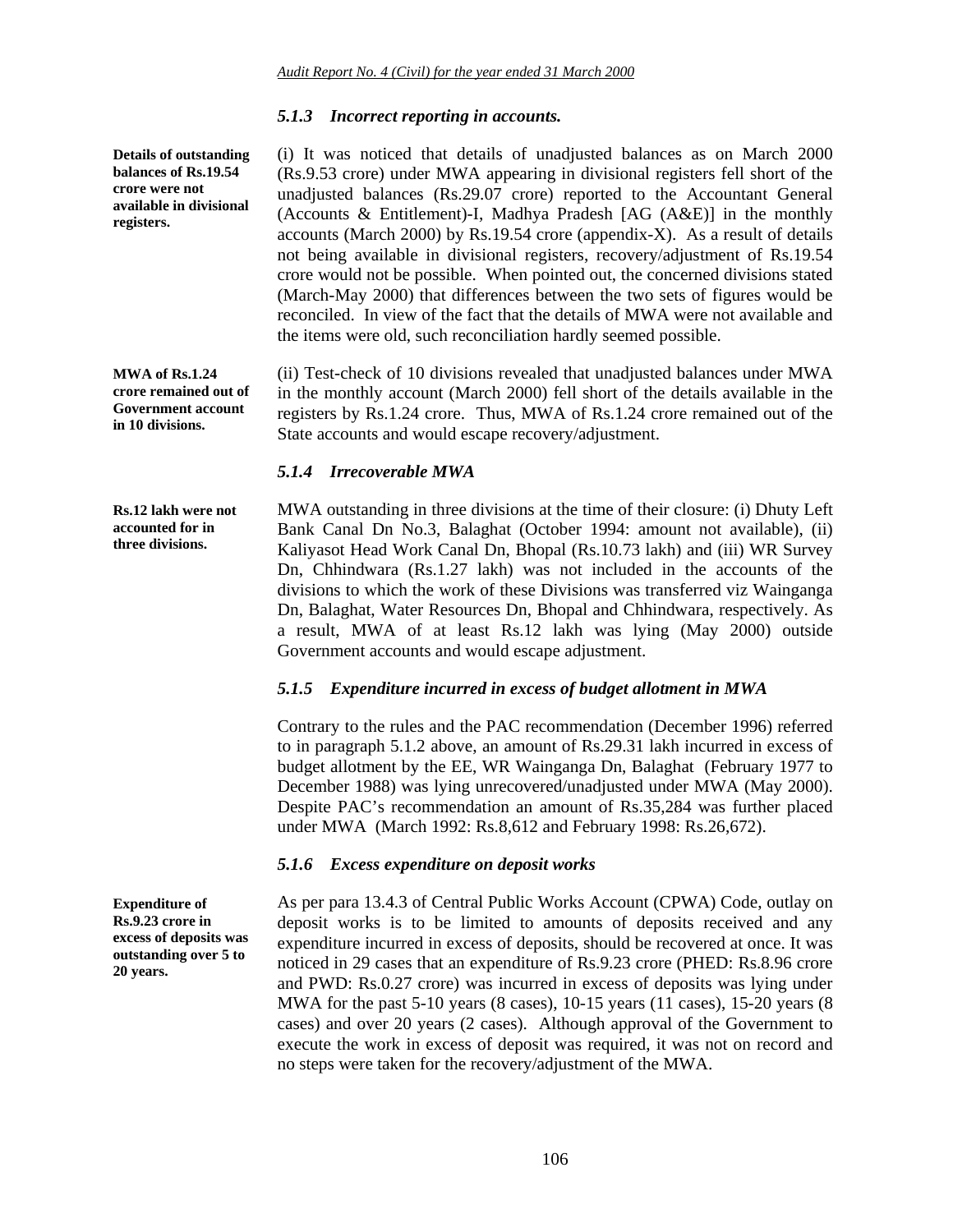#### *5.1.7 Advances/Dues awaiting recovery/adjustment from*

#### *(i) Government officials*

Of Rs.1.71 crore outstanding (March 2000) against 1715 individual officials/ officers in the test-checked divisions, Rs.0.99 crore were outstanding against 1383 individuals for the last 6 years and more. The EEs neither mentioned the amount of MWA recoverable from the officials/officers in their Last Pay Certificates (LPCs) at the time of their transfer, nor had any information regarding their present place of postings and whether the employees concerned were still (May 2000) in Government service or had retired/expired. When the EEs of certain WR Divisions approached Engineer-in-Chief (E-in-C), WRD, Bhopal to ascertain present posting of the officials against whom MWA was outstanding, the E-in-C, instructed (February 2000) that enquiring present addresses of officers/officials was a wrong practice and the Divisions should take action at their end for recovery/adjustment of amount. It was not clear how recovery of MWA could be effected from such officials whose addresses/present postings were not known to the Divisions. In addition MWA of Rs.0.16 crore for the period upto March 2000 was outstanding (August 2000) against 34 sub-divisional Officers (SDOs) for unauthorised execution of work. In addition, details of 209 officials against whom Rs.4.64 lakh was outstanding (August 2000) were either illegible or not recorded at all.

#### *(ii) Contractors*

Contractual provisions empower the departments to take over incomplete work from any defaulting contractor and to get them completed from any other agency at the risk and cost of the original contractor. It was, however, noticed that an amount of Rs.1.72 crore (March 2000) was outstanding against 463 contractors on account of extra cost/cost of material issued, for recovery/ adjustment for periods extending upto 1957. No action was taken/initiated (except in 22 cases)\* for the recovery of the outstanding amount from contractors under Revenue Recovery Act. When pointed out, the EEs interalia stated that the cases were being reviewed and action would be taken.

#### *(iii) Suppliers/firms*

MWA of Rs.2.07 crore was outstanding for recovery/adjustment on March 2000 against 584 suppliers/firms. Non-adjustment of outstanding items indicated the supplies were either not received or not adjusted in the MWA suspense account on receipt. On this being pointed out, the EEs stated that the items being very old, require verification. Supplies might have been received but adjustments not carried out. They further stated that action would be taken against defaulting officers in due course.

l \* Kanhargaon Tank Project Dn, Chhindwara - 5 cases<br>PWD Maint.) Dn I. Bhopal - 2 cases PWD Maint.) Dn I, Bhopal PWD (B&R) Dn II, Jabalpur - 15 cases

**Rs.1.71 crore outstanding against 1715 officials/ officers were not shown in their LPC.** 

**No action was taken for recovery of Rs.1.72 crore outstanding against 463 contractors except in 22 cases.** 

**Rs.2.07 crore outstanding against 584 suppliers were not adjusted.**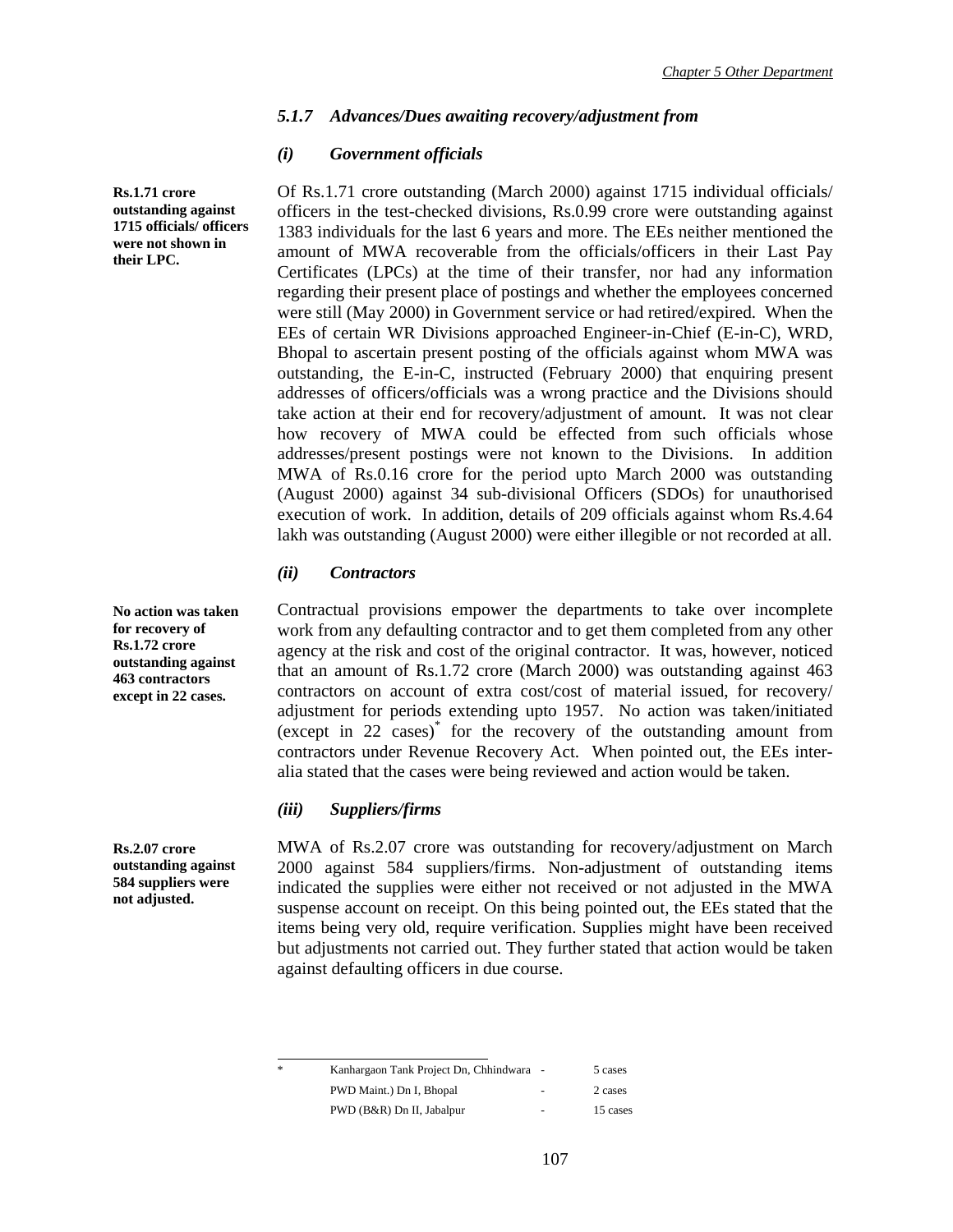### *(iv) Other divisions/departments*

**Materials for Rs.6.38 crore were supplied to other Divisions/ Departments in violation of Government instruction.** 

**Advances to LAOs for Rs.0.47 crore were outstanding for 2 to 39 years.** 

**One division placed outstanding recovery of T&P for Rs.10.23 lakh under MWA and reported as recovered to Government.** 

Despite Government instructions (April 1984) to transfer material to other Divisions/Departments on cash and carry basis, material worth Rs.6.38 crore was supplied to other divisions/departments on credit till March 2000 by the EEs. There was no Government sanction relaxing the instructions. Booking such transactions under MWA to 'Sales on Credit' was thus unauthorised for which no reasons were on record. The receiving Divisions/Departments failed to make payment, leaving the amount outstanding.

### *(v) Land Acquisition Officers*

Paragraph 10.5.13 of Central Public Works Accounts Code (CPWA) provides for the opening of a suspense account for Major estimates to record transactions of temporary character which, inter-alia, include advance payments to Land Acquisition Officers (LAOs) for land acquisition. Despite this provision, it was noticed that advances of Rs.0.47 crore given to LAOs (Chhindwara: Rs.4.99 lakh, Balaghat: Rs.21.75 lakh and Seoni: Rs.20.10 lakh) between June 1961 and September 1998 were incorrectly debited to MWA and lying unadjusted (May 2000) for the past 25 to 39 years (3 cases) and 2 to 15 years (8 cases). In one case, an advance of Rs.1.49 lakh was defalcated (1986) and the departmental enquiry initiated was closed due to death of the LAO concerned. A proposal for its write off submitted (February 1997) by the Superintending Engineer, Pench WR Circle, Chhindwara to Chief Engineer (CE), Wainganga Basin, Seoni was awaiting sanction (May 2000).

### *5.1.8 Fictitious recoveries of Tools & Plants (T&P)*

Mention was made in paragraph 1.11 of the C&AG's Report for the year 1990- 91 that T&P worth Rs.50.76 lakh were not received back from the officials to whom these were issued nor were these handed over by them to their successors on their transfer. The E-in-C, WRD, Bhopal instructed (January 1993) that the value of T&P not returned/handed over should be mentioned in the LPC of the official concerned at the current rates by the Division concerned. It was however, noticed that the CE, Wainganga Basin, WRD, Seoni advised (October 1994) that the outstanding recovery on account of T&P mentioned in paragraph 1.11 ibid be adjusted through transfer entry by placing the amount recoverable under MWA against the official concerned and in respect of officials who have been transferred, revised LPCs be issued. It was, however, noticed that the EE, WR Dn, Chhindwara placed (October 1994 to November 1995) an amount of Rs.10.23 lakh being the cost of T&P recoverable from officials concerned under MWA without issuing revised LPCs or recovering the cost of T&P which was still (August 2000) lying outstanding. Thus simply by placing the amount under MWA against the concerned officials without effecting actual recovery for the shortage of T&P and non-issuing of revised LPCs, showed as though the recovery was effected, while actually it remained to be recovered, but was fictitiously reported as recovered (May 1995) to Government.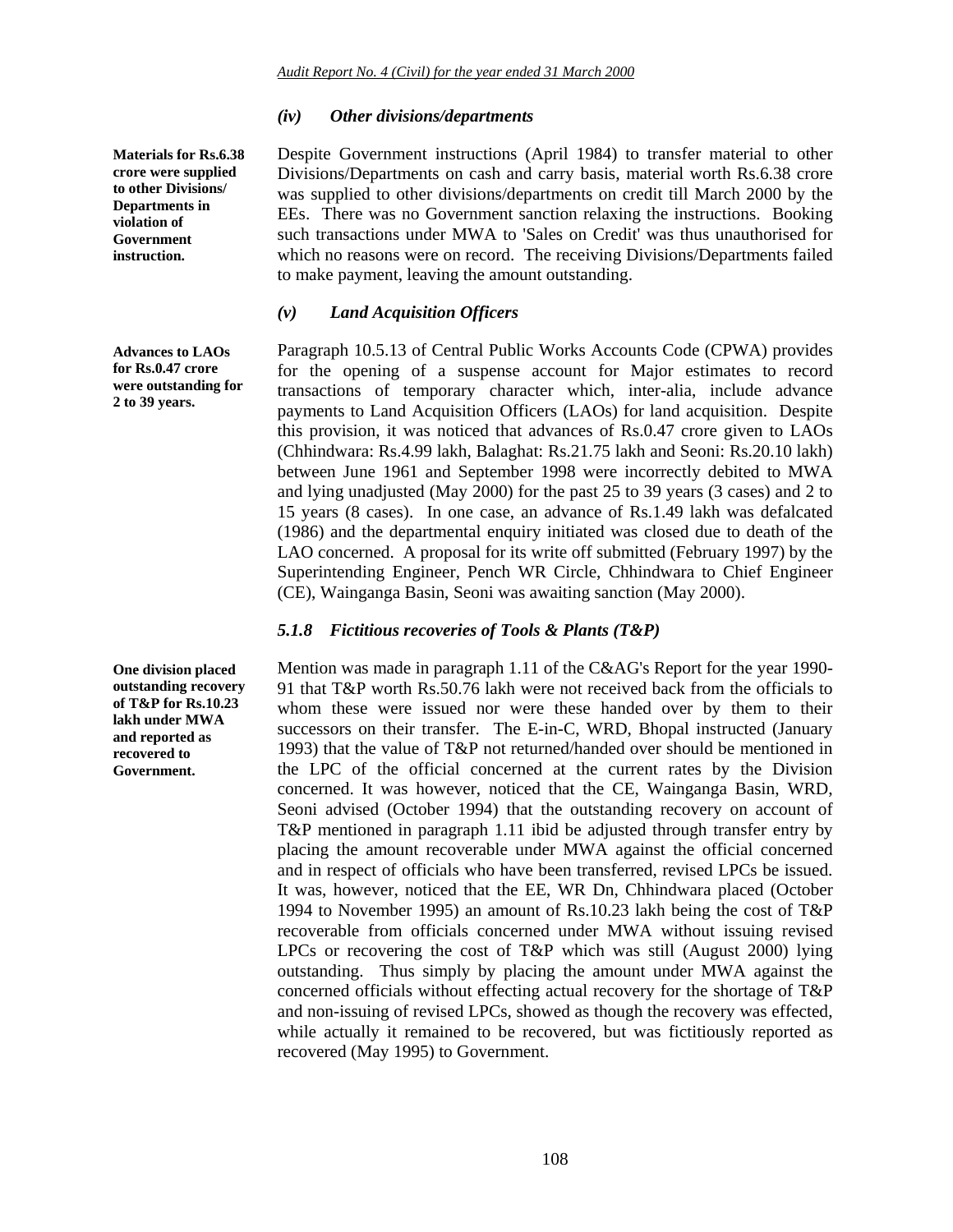### *5.1.9 Non-maintenance/irregular maintenance of accounts record.*

(i) A detailed account showing the nature of transactions with their voucher numbers and reasons of debiting them under MWA are to be kept by the divisional office in respect of (i) sales on credit (ii) losses, retrenchment, errors etc. and other items in Form CPWA-67 of Suspense Register. Test check revealed that these records relating to MWA were not maintained in the prescribed form and only consolidated figures of balances under MWA were shown in the Suspense Register. This would not enable a proper watch to be kept on recovery/transfer and also facilitate incorrect booking including losses/misappropriations under MWA.

(ii) Para 22.4.15 and 22.4.16 of CPWA Code require that details of MWA be prepared in the prescribed Form 70 and submitted with the monthly account to AG (A&E). It was, however, noticed that EEs of 79 divisions (PHED: 21, PWD: 32 and WRD: 26) have not submitted the Schedule of MWA in Form-70 and the list of items outstanding under suspense head for more than six months with the account of March 2000, thereby neglecting the maintenance of records in respect of MWAs.

### *Recommendations*

- 1 CEs should ensure that the detailed accounts of transactions recorded under MWA are now compiled with reference to relevant vouchers by Divisions under a time bound programme.
- 2 Prompt steps should be taken to recover/adjust the amount lying outstanding against various serving/retired officers and suppliers. Action taken and progress of recovery/adjustment should be reviewed quarterly by the CEs.
- 3 The transactions booked under the head should be reviewed monthly by the EEs to expedite clearance and ensure that un-authorisied transactions are not booked under the head.
- 4 Transactions lying unadjusted for more than one year should be thoroughly investigated to ensure that misappropriation of money and material has not taken place.
- 5 E-in-C should help in the recovery process from individual officers by supplying their present information to divisions concerned.

The matter was reported to Government in June 2000; reply had not been received (October 2000).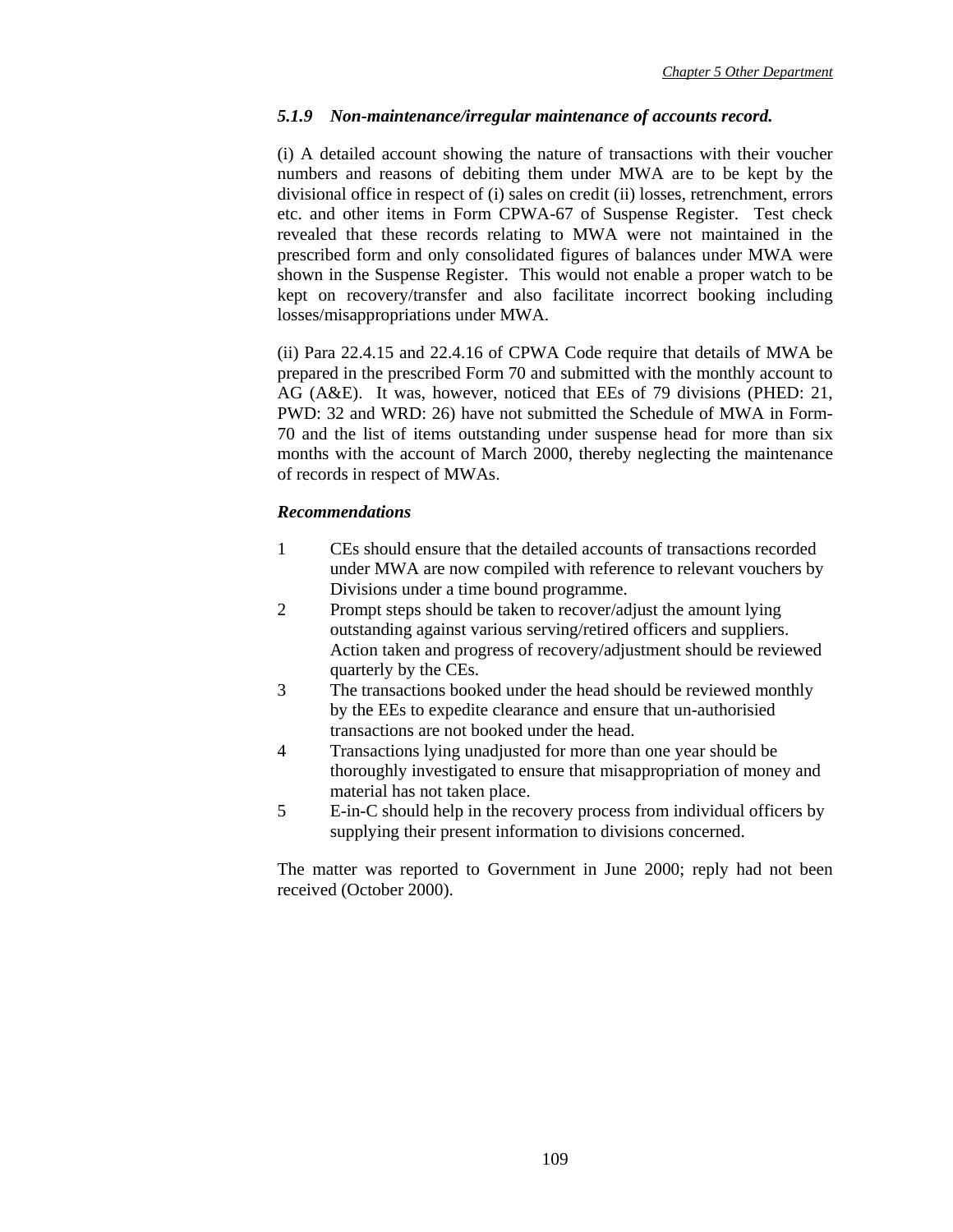## **5.2 Drawal of funds without immediate requirement and booking of expenditure without cash transactions through 'nil' payment vouchers**

**Owing to deficient expenditure control mechanism, Rs.40.15 crore were irregularly retained in Deposit and shown as spent during 1996-97 to 1998-99 to avoid lapse of budget grant. The amount was actually spent during subsequent years without revised budget appropriation and in violation of Financial Rules.** 

The Finance Department (FD), Government of Madhya Pradesh (GOMP) issued (December 1984) directions to the Engineer-in Chiefs (E-in-Cs) and Chief Engineers (CEs) to plan their contracts and works in such a manner that there would be no pending bill for any year for payment after 15 March. It was also enjoined upon that no cheques should be issued after this date. In January 1996, the FD further stipulated that the expenditure booked should in no case exceed the available allotment even if whole or part of the amount was to be credited in deposit. Para 284 of Madhya Pradesh Treasury Code stipulates that no money should be drawn from Government Treasury unless required for immediate use.

The Accountant General (Accounts and Entitlement) I (AG (A&E) I), Madhya Pradesh noticed that in violation of these instructions, Rs.40.15 crore were drawn and kept in deposit by the Works Departments during the years 1996-97 to 1998-99. A test-check of vouchers of such diversion of funds under 3 major heads of account revealed as under:

The Executive Engineer (EE), Water Resources Division, Datia on the directions of the Department of Water Resources, GOMP, drew Rs.11.95 crore on 31 March 1999 without any immediate requirement. The expenditure was booked to the Central Assistance under Accelerated Irrigation Benefit Programme under Grant No. 23, Major Head 4701; Capital Out Lay on Major and Medium Irrigation Scheme, Rajghat Project, by crediting the same to Major Head 8443 Civil Deposits, Public Works Deposits as detailed below:

| Name of         | Grant | <b>Major</b> | <b>Name of Project</b>    | <b>Amount</b> | <b>8443 Civil</b> | <b>Remarks</b>     |
|-----------------|-------|--------------|---------------------------|---------------|-------------------|--------------------|
| <b>Division</b> | No.   | <b>Head</b>  |                           | $(Rs.$ in     | Deposit (Rs.      |                    |
|                 |       |              |                           | crore)        | in crore)         |                    |
| Water           | 23    | 4701         | Rajghat Project,          | 11.50         | 11.50             | Allotment released |
| Resources       |       |              | Assistance under          |               |                   | by FD on 26 March  |
| Division, Datia |       |              | Accelerated               |               |                   | 1999. WRD ordered  |
|                 |       |              | <b>Irrigation Benefit</b> |               |                   | it under the head  |
|                 |       |              | Programme                 |               |                   | "8443 Civil"       |
|                 |       |              |                           |               |                   | Deposit"           |
| Water           | 23    | 4701         | Government share          | 0.45          | 0.45              | Payment to BRB     |
| Resources       |       |              | to Betwa River            |               |                   | kept in 8443 Civil |
| Division, Datia |       |              | Board, Jhansi             |               |                   | Deposit.           |
| <b>Total</b>    |       |              |                           | 11.95         | 11.95             |                    |

Executive Engineers of the following divisions also carried out similar transactions on the grounds of non-availability of drawing and disbursing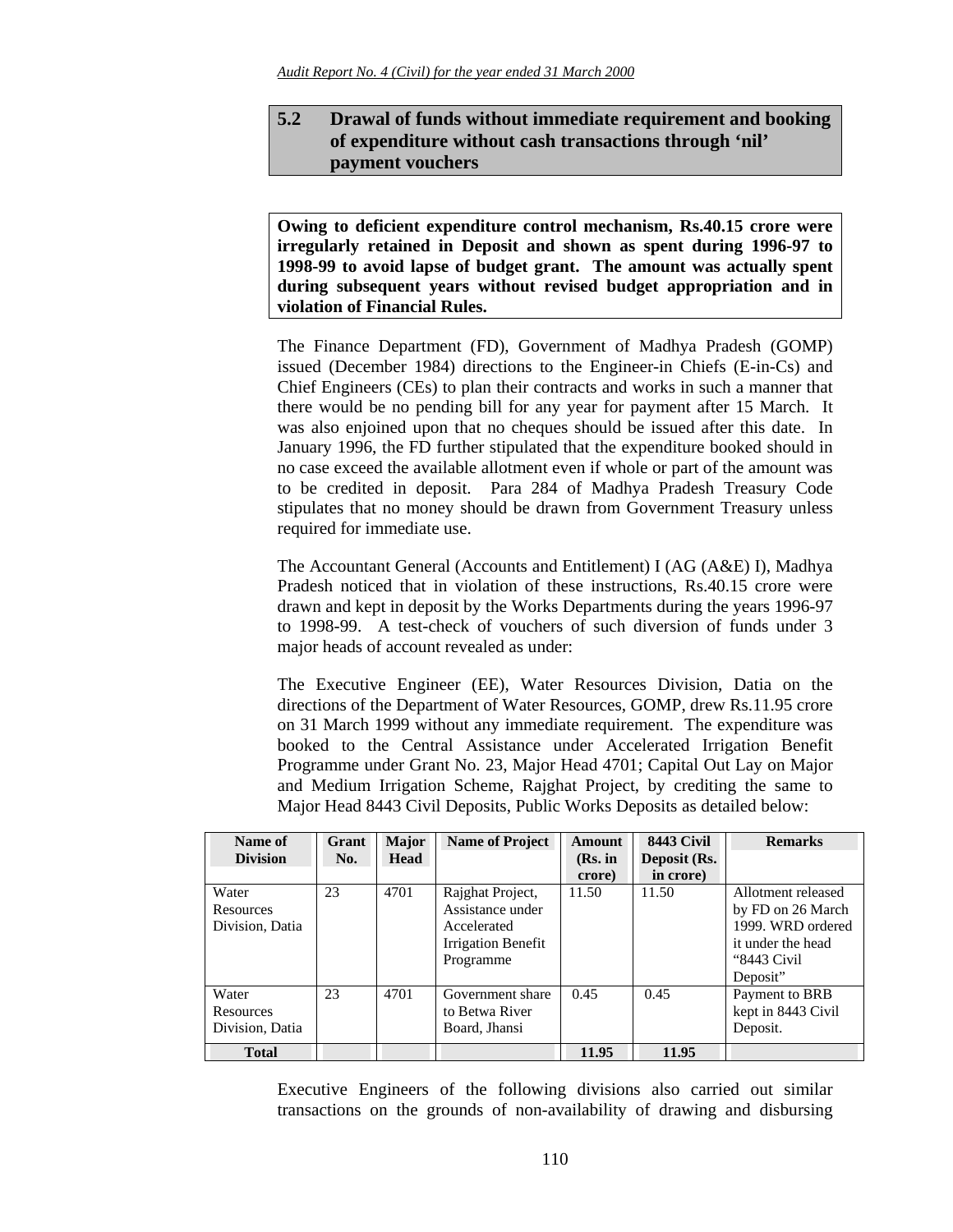powers due to ban on payments after 15 March. Particulars of the divisions, Grants, Major Heads and the amount involved etc. of the vouchers testchecked are given below:

|                         |       |              |                |               |                   | (Rupees in crore)   |
|-------------------------|-------|--------------|----------------|---------------|-------------------|---------------------|
| <b>Name of Division</b> | Grant | <b>Major</b> | Name of        | <b>Amount</b> | <b>8443 Civil</b> | <b>Remarks</b>      |
|                         | No.   | <b>Head</b>  | <b>Project</b> |               | <b>Deposit</b>    |                     |
| PWD NVDA ISP Dn.        | 48    | 4801         | Indira Sagar   | 1.43          | 1.38              | Amount of           |
| 2, Barwaha              |       |              | Project        |               |                   | contractors and     |
|                         |       |              |                |               |                   | suppliers bills,    |
|                         |       |              |                |               |                   | after adjusting the |
|                         |       |              |                |               |                   | deductions, kept    |
|                         |       |              |                |               |                   | in Civil Deposit.   |
| <b>PWD NVDA ISP</b>     | 48    | 4801         | Indira Sagar   | 0.16          | 0.16              | $-do-$              |
| Reh Dn. 2, Khandwa      |       |              | Project        |               |                   |                     |
| <b>PWD NVDA SSP</b>     | 48    | 4801         | Sardar Sarovar | 0.72          | 0.66              | $-do-$              |
| Dn. 2, Barwani          |       |              | Project        |               |                   |                     |
| MPPWD Bridge Dn,        | 24    | 5054         | Roads and      | 0.04          | 0.04              | $-do-$              |
| Rewa                    |       |              | <b>Bridges</b> |               |                   |                     |
| MPPWD Bridge Dn,        | 42    | 5054         | Roads and      | 0.39          | 0.37              | $-do-$              |
| Rewa                    |       |              | <b>Bridges</b> |               |                   |                     |
| <b>Total</b>            |       |              |                | 2.74          | 2.61              |                     |

Scrutiny of the vouchers revealed that the divisions did not plan the works so as to make the payments before 15 March 1999. The Divisions, by booking the expenditure to the service head and crediting to Civil Deposit avoided the lapse of budget grant, bypassing the Letter of Credit (LOC) system. The very purpose of issue of LOCs for each work to have strict control of expenditure was defeated by booking the expenditure without any cash transaction. The cash transactions were effected in the subsequent financial years without affecting the budget provision by withdrawing the amounts from Civil Deposits and making payment to the contractors and suppliers.

Under the financial rules, instead of booking the expenditure of Rs.40.15 crore over the period 1996-99, the amount should have been allowed to lapse to Government and provided for in the budget for the subsequent year.

Matter was reported to Government in March 2000; reply was awaited (October 2000).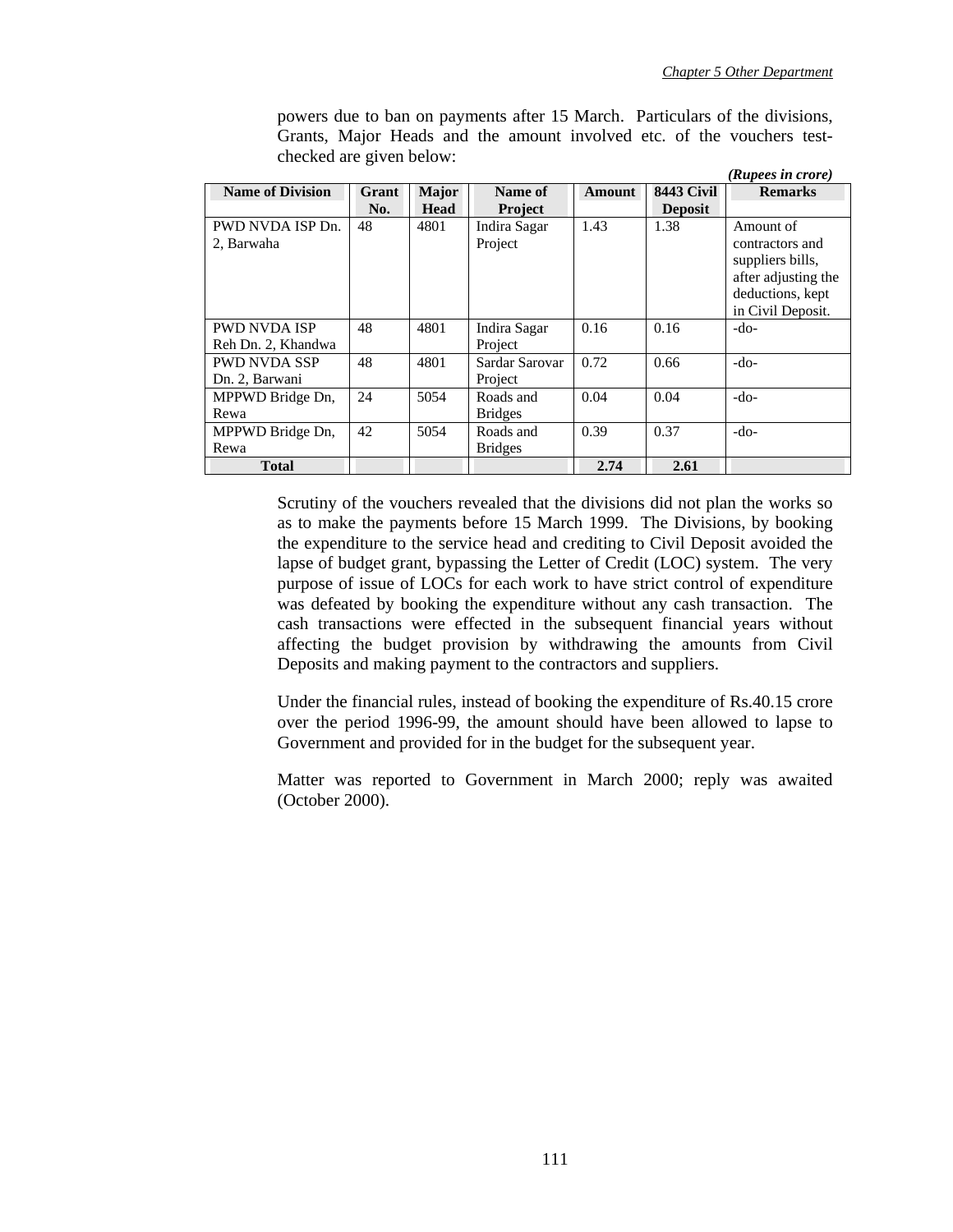## **NARMADA VALLEY DEVELOPMENT DEPARTMENT**

### **5.3 Excess payment of price escalation on steel**

**Payment of inadmissible price escalation to a contractor and higher payment for hydraulic hoists resulted in excess payments of Rs.12.96 lakh and Rs.70.81 lakh** 

The work of design, fabrication, supply and erection of gates and hoists for diversion and goose neck tunnel of Indira Sagar Project, was awarded (August 1988) by the EE Narmada Development (E/M) Division No.15, Narmada Nagar on item rate contract for Rs.1.42 crore (i.e. 142.10 percent above the estimated cost) plus sales tax for completion by February 1990. Owing to the delay in approval of design head, number of grooves etc., by the Central Water Commission and the construction work by Civil Division, the CE, Indira Sagar Project, Khandwa accorded (April 2000) permission for completion of work by June 2000. Payment of Rs.2.19 crore had been made till March 2000.

As per agreement, the contractor was required to supply the hydraulic hoists of suitable capacity for operation of 6500 x 8000 mm tunnel gates at a cost of Rs.20.69 lakh per set. The capacity of hydraulic hoist was decided (November 1993) by CWC as 280 and 123 tonnes. The contractor was paid Rs.1.12 crore for the hydraulic hoist on the basis of actual cost of procurement plus 10 percent (sanctioned February 1993) by NVDA. This resulted in excess payment of Rs.70.81 lakh in violation of the agreement.

According to the contract, any increase in prices by Steel Authority of India Limited (SAIL) or any authority empowered by the Government of India after August 10, 1987 would be reimbursed on production of documentary evidence. It was seen (April 1997) in audit that although the increase in steel prices (including Excise Duty, Sales Tax etc on the base date price and actual purchase invoice rates of SAIL) worked out to Rs.27.37 lakh, the payment on this account to contractor was for Rs.40.33 lakh, which entailed an excess payment of Rs.12.96 lakh.

On this being pointed out, the CE admitted the excess payment and stated (June 2000) that the recovery had been effected from  $24<sup>th</sup>$  running bill paid to the contractor in March 2000. He further stated that responsibility for making excess payment was yet to be fixed as of June 2000.

The matter was reported to the Government in February 2000; reply had not been received (October 2000).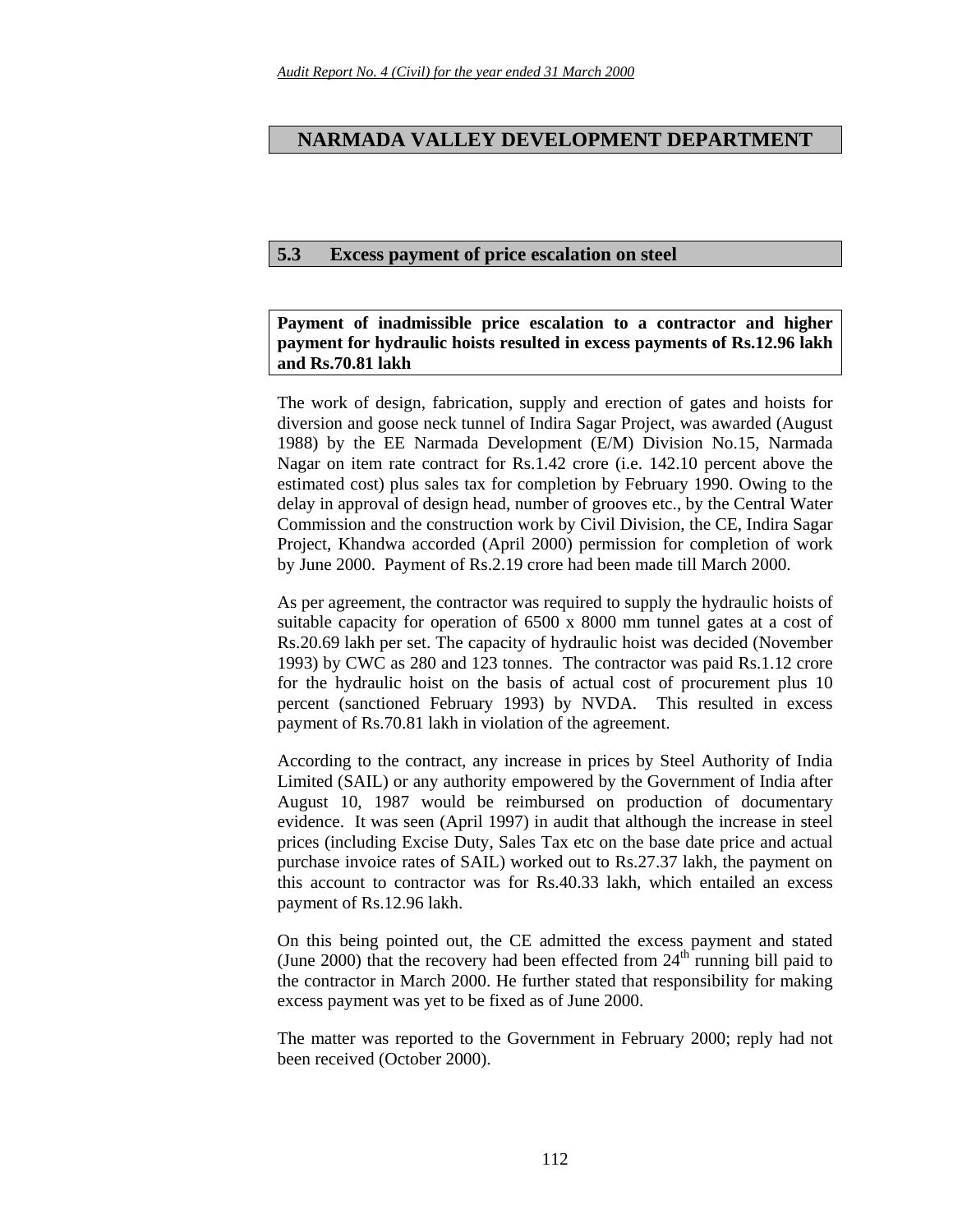### **Housing And Environment Department**

### **5.4 Construction of State level sports complex at Bhopal.**

**Award of work on defective estimates based on concept plan only without detail drawings, adoption of costlier specification and incorrect and exorbitant fixation of rates for extra item resulted in extra cost of Rs.1.37 crore, and excess payment of Rs.0.61 crore.** 

Sports and Youth Welfare Department (user Department) accorded (June 1991) administrative approval (AA) for construction of a State level sports complex in Bhopal comprising an athletic stadium, an indoor hall, play fields and tier parking at a cost of Rs.5.45 crore. AA was subsequently revised (November 1994) to Rs.8.15 crore.

Technical sanction (TS) for Rs.5.45 crore accorded in September 1991 was revised by the Superintending Engineer to Rs.25.35 crore in July 1997 on the basis of concept plan prepared by a private architect 'A'. The revised TS not only exceeded the amount of revised AA by Rs.17.20 crore but also was not based on detailed estimates. Scrutiny revealed that the detailed estimates, although required, could not be prepared by the Department as componentwise increase in cost in revised estimates and comparative statement regarding escalation of the cost of estimates had not been submitted by architect 'A'.

The Department attributed (February 1999) the increase in cost to change in the Schedule of Rates (SOR) and adoption of revised specifications to meet international standards. It was further noticed that increase in cost was also attributable to (i) engaging of private architect (Rs.0.53 crore), (ii) unauthorised payment to contractor Rs.0.46 crore, (iii) extra cost of Rs.1.37 crore, and (iv) excess payment of Rs.0.61 crore as detailed in subsequent paragraphs.

The Government stated (August 2000) that the comparative statement regarding escalation of the cost of revised estimates was not submitted by the Architect. The reply is not tenable since the cost comparison of both the estimates was to be done before submission for revised Administrative Approval.

#### *(a) Expenditure in excess of deposit*

According to Works Department Manual and instructions, expenditure in excess of deposit should not be incurred. The Executive Engineer (EE) incurred an expenditure of Rs.18.72 crore (March 2000), which exceeded the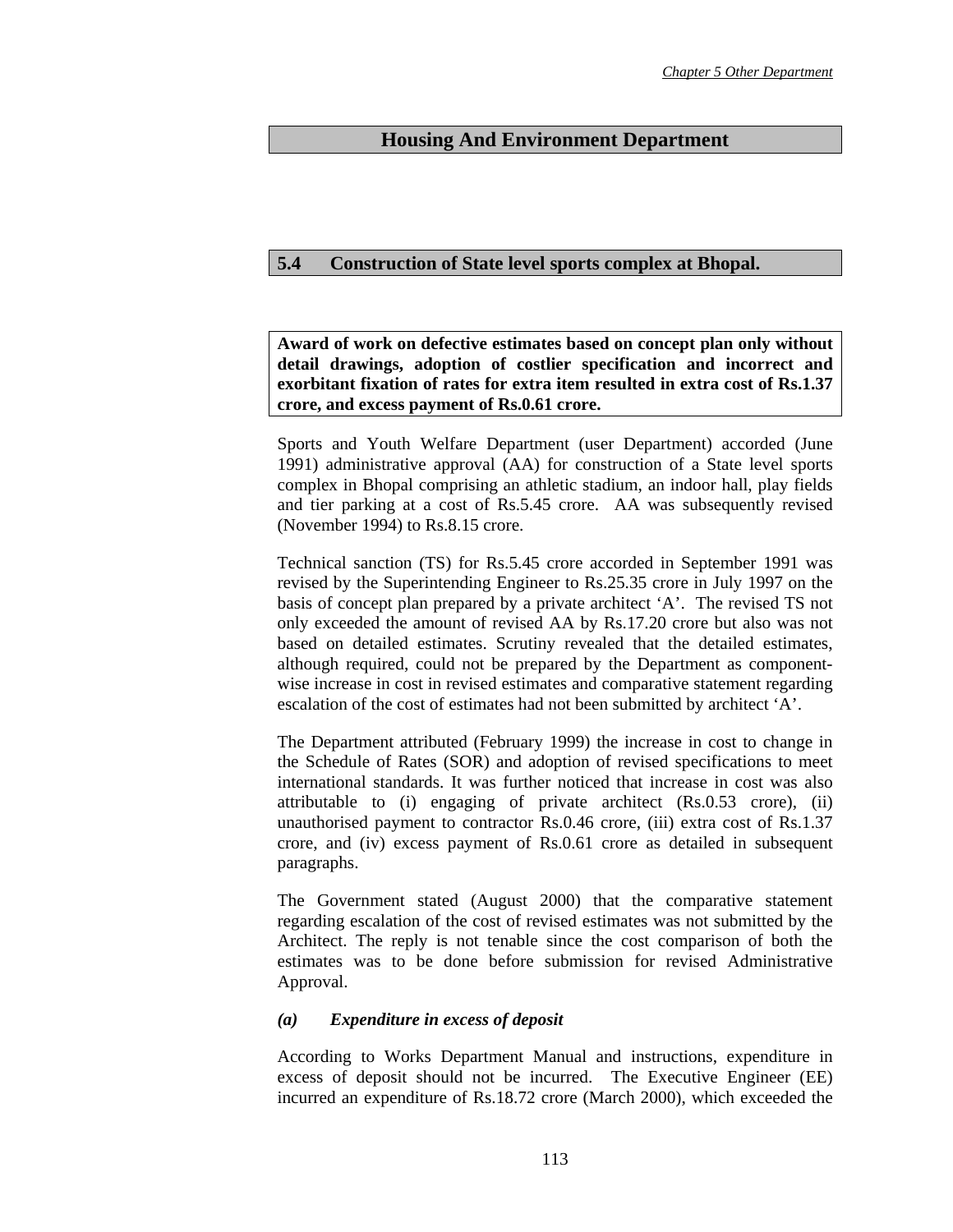deposit of Rs.14.82 crore by Rs.3.90 crore. The excess expenditure of Rs.3.90 crore was rendered possible by issue of letter of credit (LOC) in excess of the deposit received from Sports and Youth Welfare Department by SE, contrary to financial propriety.

The Government (August 2000) assured that necessary funds would be given to the Capital Project Administration (CPA).

### *(b) Defective estimates and irregular sanction of extra items.*

Audit scrutiny revealed that out of the total payment of Rs.13.48 crore on the construction of athletic stadium and indoor hall, Rs.5.94 crore (31 per cent) was paid as extra items without the approval of the Government as required under the rules. Rs.3.58 crore were paid on SE's sanction and the balance (Rs.2.36 crore) were paid by the EE on his own authority. Both these payments were highly irregular and call for detailed investigation to fix the responsibility.

This happened largely because several items which were essential for the construction of the athletic stadium and indoor hall of international standards were either not included in the detailed estimates proposed in April 1991 and sanctioned (November 1994) by the Sports and Youth Welfare Department or were included but not adequately specified. The estimates were, therefore, grossly defective and it was somewhat intriguing that these essential items were either excluded from the estimates or not adequately specified therein. In addition, minor changes were made in the nomenclature of some of the items and these were treated as extra items.

On this being pointed out, Government stated (August 2000) that sports complex was a unique construction work of international standards. Many additions and alterations were made (during construction) in the estimates prepared on the basis of concept plan and drawings were supplied late by the architect. The reply only strengthens the audit contention that the estimates were prepared without adequate care to include the essential items any sports complex will have. The reasoning that major changes were necessary due to adoption of "international standards" thus does not hold good because the detailed estimates prepared in 1991 clearly mentioned that the facilities would be of "international standards". Thus it was not a sudden decision to have "international standards" for the stadium and there is no explanation as to why the items which were paid for as extra items were not included in the estimates ab-initio.

Had adequate care been taken while framing the original estimates and the items which were later executed as extra items included or adequately specified therein, these would have been subject to competitive bidding leading to lower rates with substantial savings in expenditure. In the absence of component wise detailed estimates, the likely savings cannot be computed. Scrutiny, however, revealed that in the case of the extra items, changes were made (i) from Kota stone flooring to glossy teak stone; (ii) from centering and shuttering to centering, shuttering and staging with specified material upto specified heights; (iii) in the size and thickness of door and widow frames and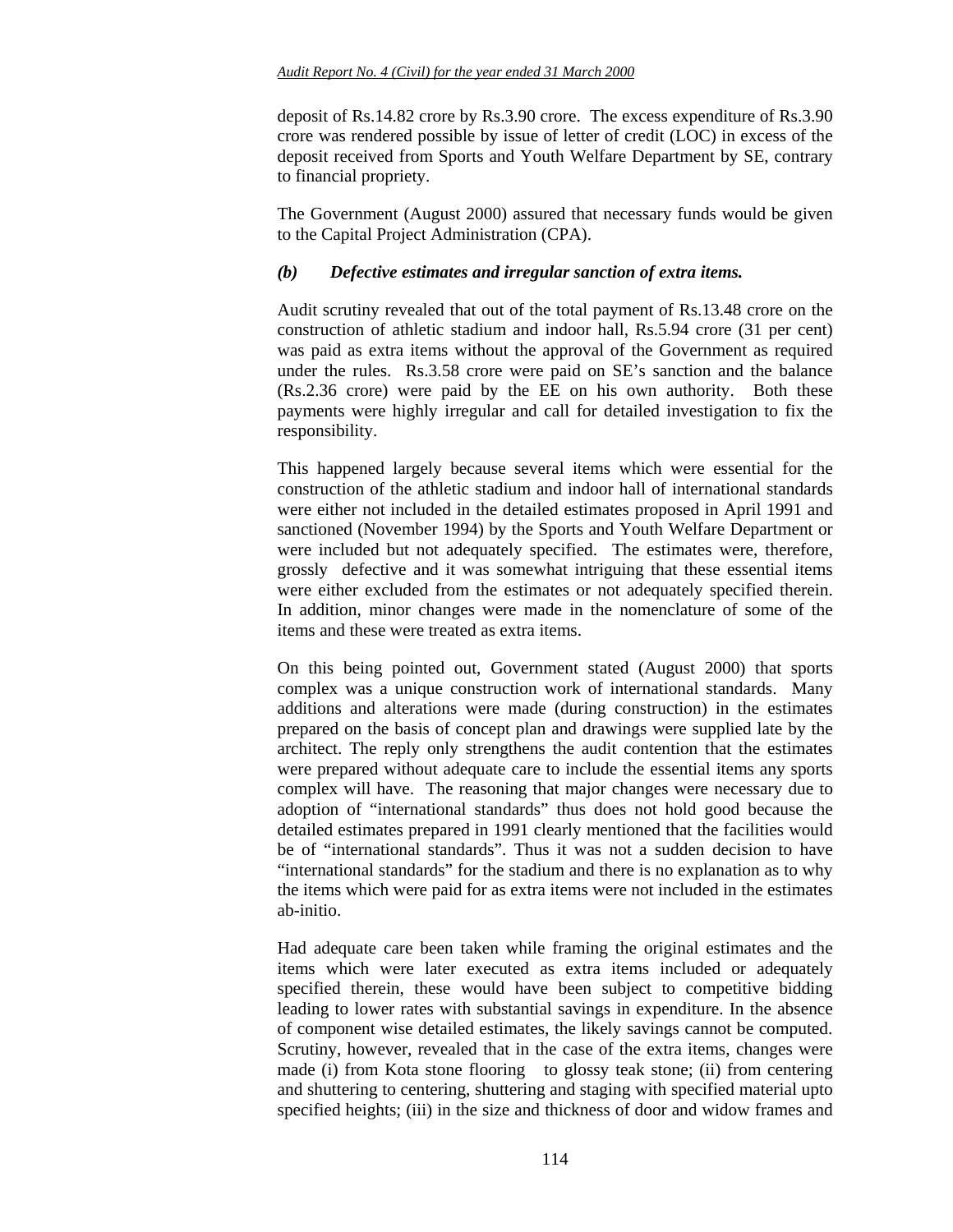shutters; (iv) by combining earthwork and brick work; (v) by increasing the height of trusses; (vi) in the expansion joints; (vii) in the gauge of GI wire netting; (viii) in water proofing material; (ix) in finishing of wall surfaces; and (x) from cheap items of kitchen, water supply, toilet and sanitary items to costlier ones, etc. Payment of Rs.4.56 crore out of Rs.5.94 crore could have been avoided as the changes in flooring, size and thickness of door and window frames and shutters, expansion joints, finishing to wall surfaces, water supply, kitchen, toilet and sanitary items and combination of earthwork and brick work as similar items were available in the SOR and the contractors were bound to provide centering and shuttering including staging at all heights within the agreemented rates.

#### (c) Construction of athletic stadium

The construction of athletic stadium was entrusted (March 1993) to contractor 'B' by the Government at 18.30 percent below SOR for completion in 18 months at a cost of Rs.3.38 crore. The work remained incomplete (August 2000) even after incurring an expenditure of Rs.9.66 crore due to delay in supply of drawings, increase in scope of work and slow progress of work by the contractor. The expenditure increased due to change in SOR, change of specifications and incorrect and exorbitant fixation of rates of extra items as discussed below:

#### *(i) Excess payment due to sanction of extra items at higher rates*

Preparation of sub-base for foot ball ground was sanctioned (May 1996) by the SE as an extra item at Rs.626.50 per sq. m (Rs.94.50 per sq. m for hard soil and Rs.532 per sq. m for laying of brick bed) against rate of Rs.9 per sq. m for hard soil provided in road SOR and that of laying bricks identical to brick masonry at Rs.194.20 per sq. m. Thus the rate payable as per SOR was Rs.203.20 per sq. m as against the sanctioned rate of Rs.626.50 per sq. m. This led to excess payment of Rs.0.33 crore for 7743.60 sq. m quantity of work executed.

The Government stated (August 2000) that the work was not a combination of two items and did not find place in SOR. It was executed as per instructions of architect and drawings in accordance with the provision of specifications.

The reply is not tenable as the rate analysis prepared by the EE for sanction of extra items was based on the two components mentioned above. These were provided in SOR and MOST specifications.

### *(ii) Unauthorised payment for glossy teak stone (dolomite) flooring*

Agreement provided for Kota stone flooring in tread and riser of tier at Rs.300 per sq. m. But as per architectural drawing, it was substituted by 10 mm thick glossy teak stone, mirror polished tiles on tread at Rs.1800 per sq. m and on riser of tiers, skirting dado wall at Rs.1840 per sq. m by the EE, which required prior approval of Government.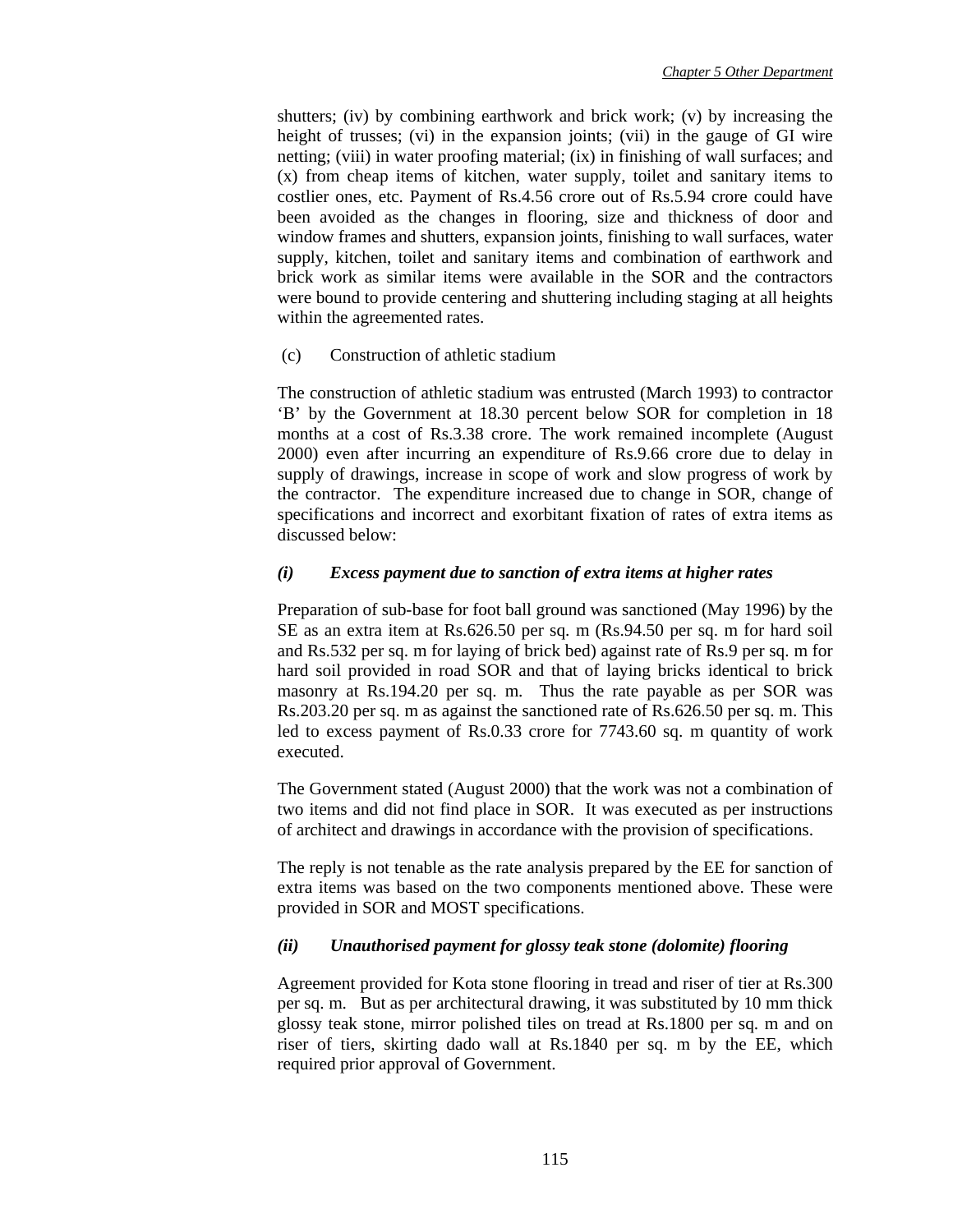Unauthorised execution of costlier specification for 2783.13 sq. m flooring on tread and 1134.84 sq. m on riser of tier resulted in extra cost of Rs.0.59 crore.

On this being pointed out, Government stated (August 2000) that this item was replaced on the instructions of the architect, and payment was made as per Government instruction. Reply is not tenable, as the change in item was without any technical requirement.

### *(iii) Excess payment due to incorrect payment of electric welding*

The SOR included full compensation for all operations required in execution of items of steel work in single section to the specifications and nothing extra was payable unless specified otherwise. In violation of this, Rs.0.04 crore were paid to the contractor for 5,63,822 cm welding at Rs.0.90 per cm for 68.031 quintal steel work in single section. The payment of Rs.0.04 crore was inadmissible being part of steel work in single section.

The Government stated in reply that item of steel work in single section did not include any welding and specifications also did not provide welding for steel work in single section. The reply was not tenable in view of SOR stipulation according to which full item was to be completed without any separate payment.

### *(iv) Non-recovery of secured advance*

Secured advance of Rs.0.38 crore (paid upto July 1997) for steel and dolomite stone brought by the contractor to work site was outstanding as of January 1999, since then no payment had been made.

Government had assured (August 2000) in reply that recovery would be effected from subsequent bills of the contractor.

## *(d) Construction of indoor hall*

### *(i) Unintended/unauthorised aid to contractor*

The work of construction of indoor hall including water supply and sanitary fittings at sports complex estimated to cost Rs.0.77 crore was split up and work for Rs.0.25 crore was entrusted (January 1993) by Engineer-in-Chief (Ein-C) to contractor 'D' at 39 percent below SOR. The contractor was eligible to tender for work valuing upto Rs.0.25 crore only. After executing the work up to contracted amount, the contractor refused to continue the work resulting in foreclosure of the contract. Work estimated to cost Rs.0.25 crore, out of the balance work, was awarded (January 1994) to the same contractor after calling for tender at 1.25 percent below SOR against which work of Rs.3.82 crore (including extra item of Rs.2.60 crore) was executed as of August 1997, far in excess of the contractors eligibility of Rs.0.25 crore (maximum) only. This resulted in entrusting of the work to an ineligible contractor as well as extending unauthorised aid of Rs.0.46 crore to the contractor by re-allotting the balance work to him at higher cost. The work was still in progress.